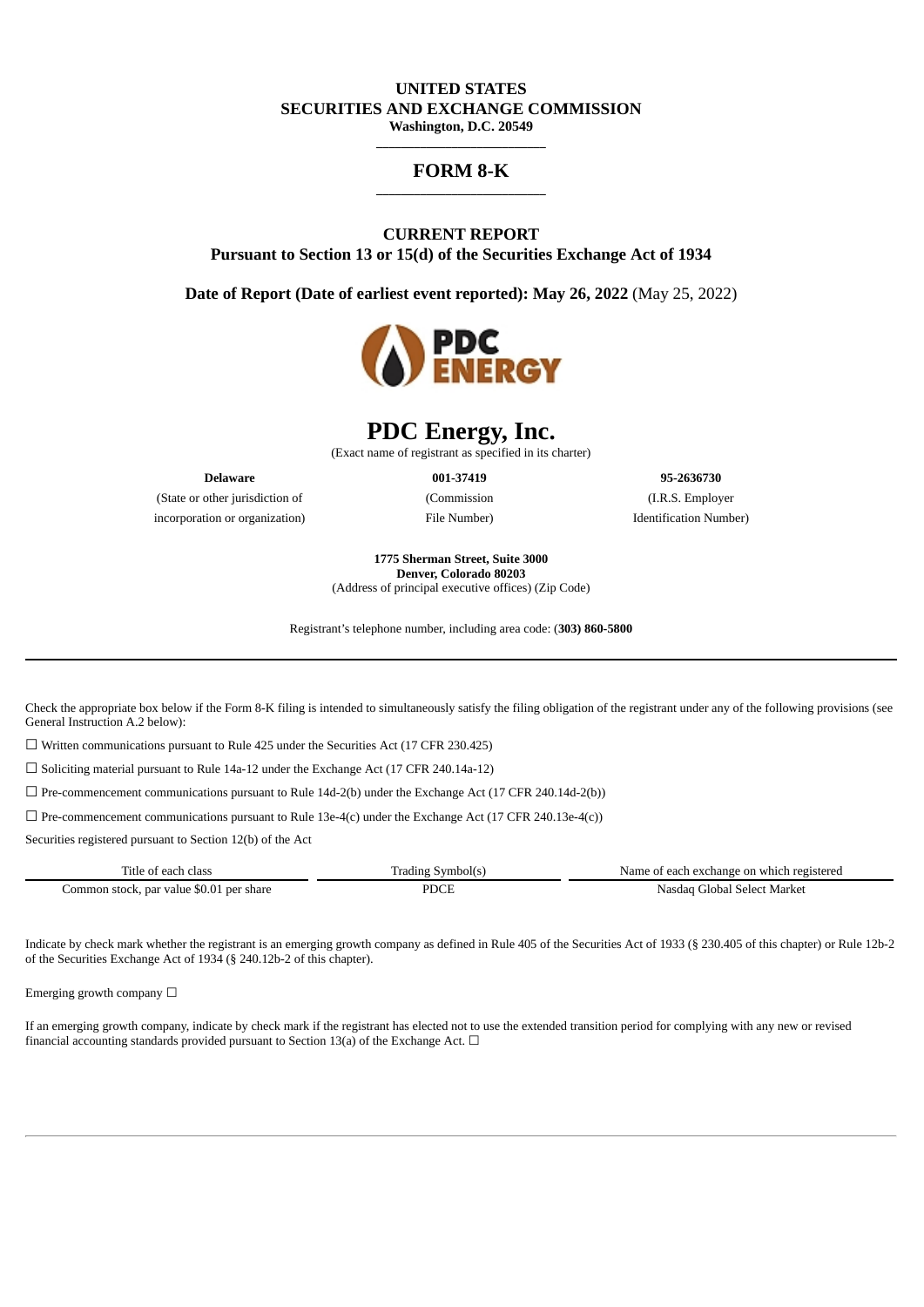#### **Item 5.07 Submission of Matters to a Vote of Security Holders**

PDC Energy, Inc. (the "Company") held its Annual Meeting of the Stockholders (the "Annual Meeting") on May 25, 2022. A total of 89,049,290 shares of common stock, or 92.96% of outstanding shares, were represented virtually or by proxy at the Annual Meeting.

The stockholders voted on three proposals at the Annual Meeting. The proposals are described in detail in the Company's definitive proxy statement filed with the Securities and Exchange Commission on April 14, 2022. The final voting results for each of the proposals submitted to a stockholder vote at the Annual Meeting are set forth below.

**PROPOSAL 1 — Election of Seven Directors.** The Company's stockholders elected seven directors to serve for a one-year term expiring at the Company's 2023 annual meeting of stockholders, based on the following voting results:

| Name               | For        | Withheld   | <b>Broker Non-Vote</b> |
|--------------------|------------|------------|------------------------|
| Barton R. Brookman | 84,717,115 | 516,313    | 3,815,862              |
| Pamela R. Butcher  | 84,980,014 | 253,414    | 3,815,862              |
| Mark E. Ellis      | 81,550,042 | 3,683,386  | 3,815,862              |
| Paul J. Korus      | 81,723,878 | 3,509,550  | 3,815,862              |
| Lynn A. Peterson   | 64,771,962 | 20,461,466 | 3,815,862              |
| Carlos A. Sabater  | 84,581,908 | 651,520    | 3,815,862              |
| Diana L. Sands     | 81,978,121 | 3,255,307  | 3,815,862              |

**PROPOSAL 2 — Approve Executive Officer Compensation.** The Company's stockholders approved, on an advisory basis, the 2021 compensation of the Company's named executive officers, based on the following voting results:

| For        | Against   | Abstain | <b>Broker Non-Vote</b> |
|------------|-----------|---------|------------------------|
| 83,818,788 | 1,361,929 | 52.711  | 3,815,862              |

**PROPOSAL 3 — Ratify the Appointment of PricewaterhouseCoopers LLP.** The Company's stockholders ratified the appointment of PricewaterhouseCoopers LLP as the Company's independent registered public accounting firm for the year ending December 31, 2022, based on the following voting results:

| For        | <b>Against</b> | Abstain |
|------------|----------------|---------|
| 88,430,050 | 597,118        | 22,122  |